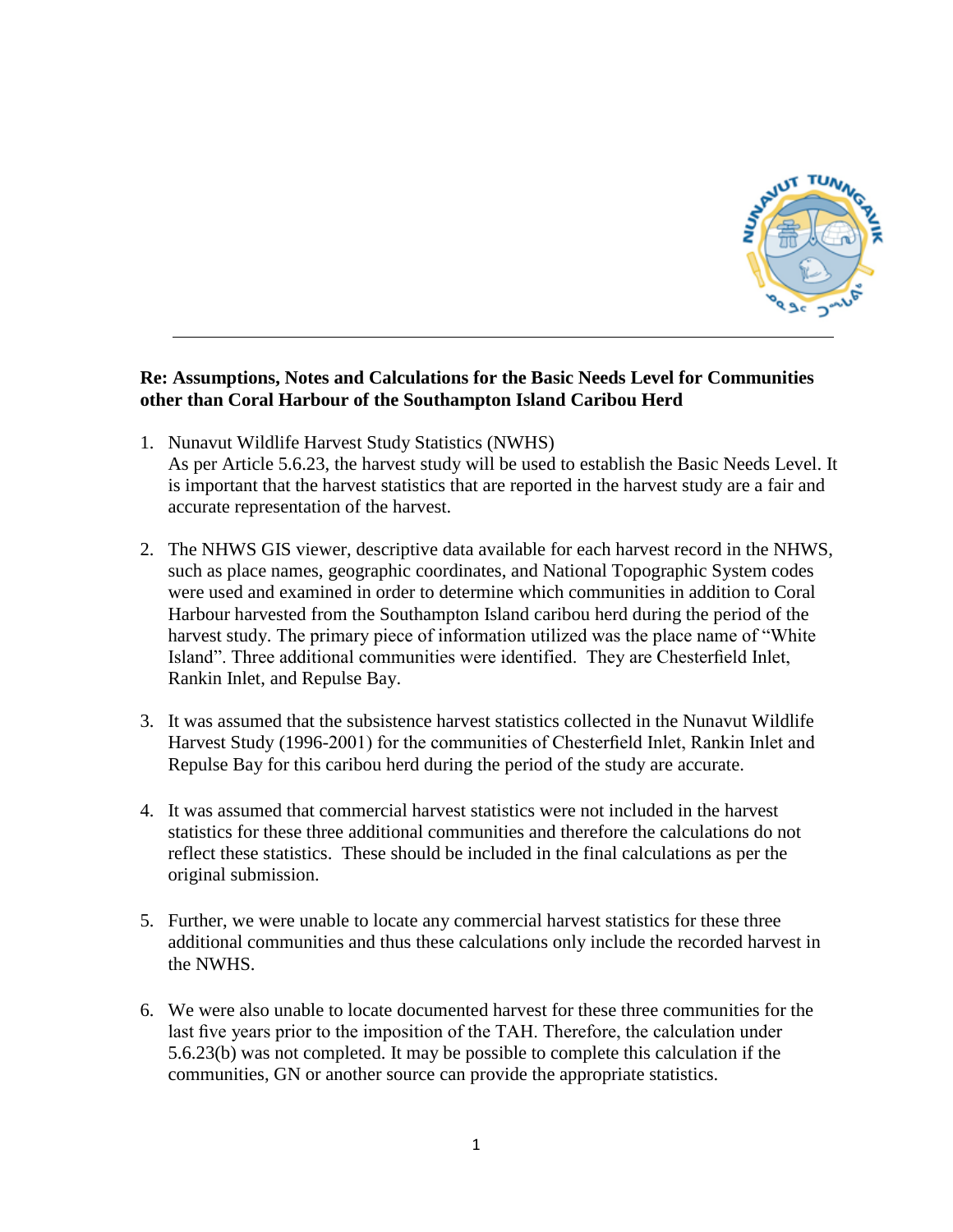7. Each harvest record for Southampton Island was then adjusted according to Section 4 of the NWHS to provide an estimate of the harvest. The estimated monthly harvest by stratum is calculated as:

$$
Ymcs = \frac{Nmcs * (Sum of ymcsi)}{nmcs}
$$

Where:

 $Y_{\text{mes}}$  = estimated harvest for month m, community c, and stratum s  $N<sub>mes</sub>$  = number of hunters registered in month m, community c, and stratums s  $n_{\text{mes}}$  = number of hunters interviewed in month m, community c, and stratum s  $y_{\text{mesi}}$  = harvest reported by the reporting hunter i in month m, community c, and stratum s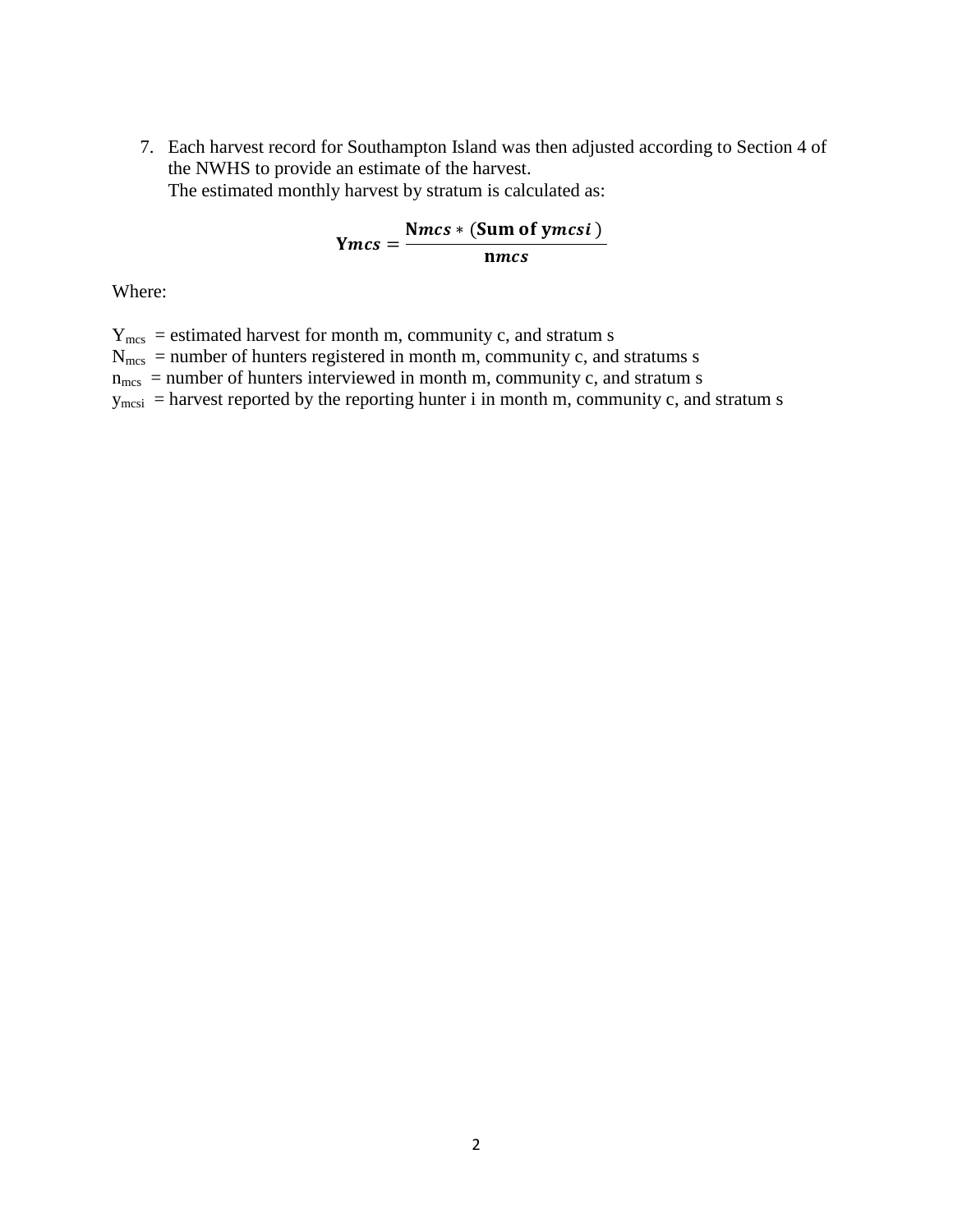# **Basic Needs Levels for Chesterfield Inlet, Rankin Inlet and Repulse Bay using 5.6.23(a)**

1. BNL for Chesterfield Inlet (Article 5.6.23 (a))

The BNL was calculated as 4 and is the sum of the greatest amount harvest in any one year during the study (5) and the Average annual amount harvested over the five years of the study (2) divided by two.

$$
BNL = 4 = \frac{5+2}{2}
$$

2. BNL for Rankin Inlet

The BNL was calculated as 8 and is the sum of the greatest amount harvest in any one year during the study (13) and the Average annual amount harvested over the five years of the study (3) divided by two.

$$
BNL = 8 = \frac{13+3}{2}
$$

3. BNL for Repulse Bay

The BNL was calculated as 26 and is the sum of the greatest amount harvest in any one year during the study (30) and the Average annual amount harvested over the five years of the study (21) divided by two.

$$
BNL = 26 = \frac{30 + 21}{2}
$$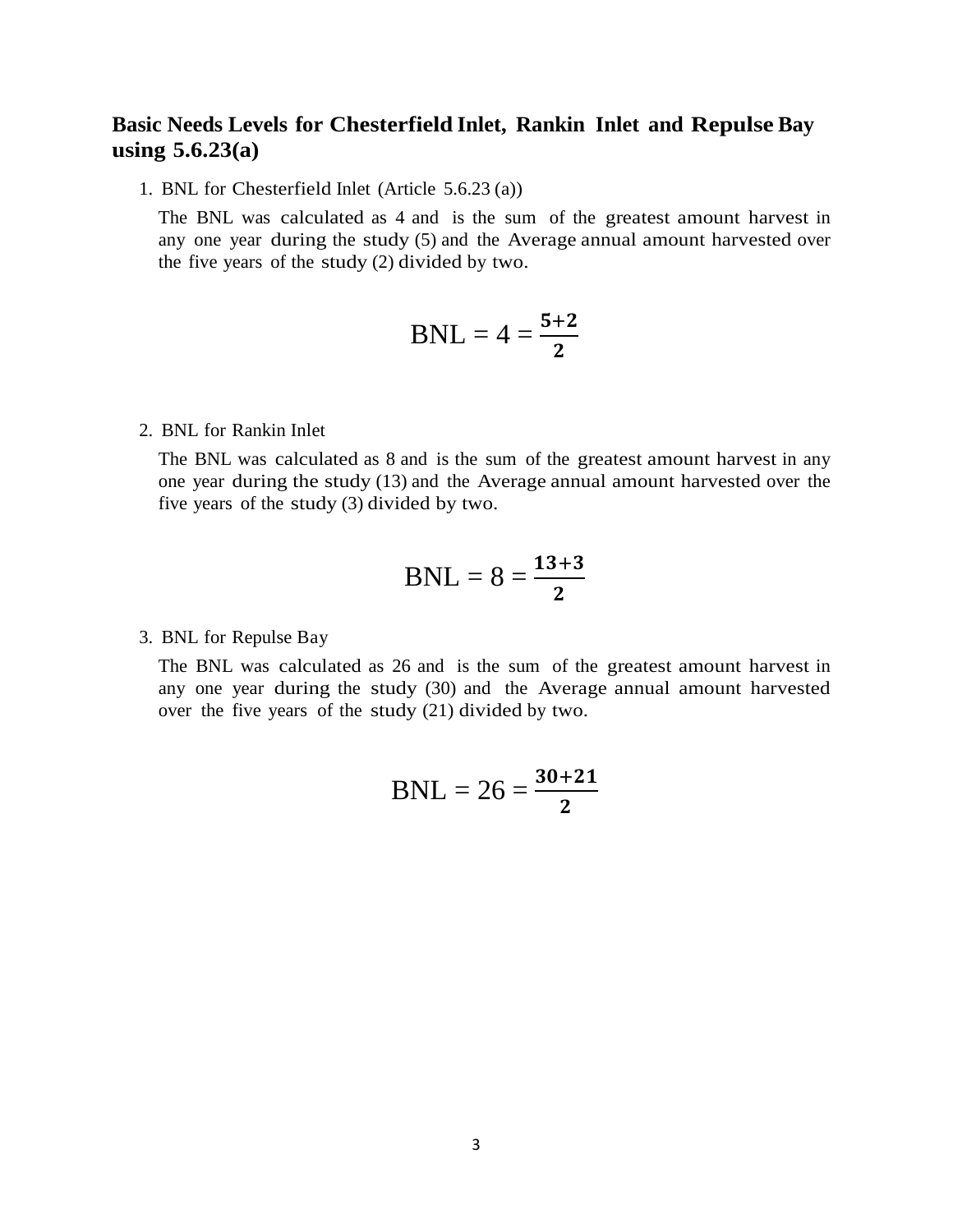**Basic Needs Level Calculations for Southampton Island Caribou Herd as per Section 5.6.23 of the Nunavut Land Claims Agreement for the Communities of Chesterfield Inlet, Rankin Inlet and Repulse Bay**

## **Chesterfield Inlet**

- **1) 5.6.23 (a)**
	- *BNL* = 4 as per NLCA 5.6.21 (a)
		- "Greatest amount harvested in any one year during the Study"  $= 5$
		- "Average annual amount harvested over the five years of the Study" =  $2$
		- $BNL = \frac{5}{5}$  $\overline{\mathbf{c}}$
	- As per NLCA 5.6.21 (b), Chesterfield Inlet HTO did not nominate a specific year of the NWMB Harvest Study to be used in the calculation of the BNL (at least to our knowledge).
- **2) 5.6.23 (b)**
	- *BNL =*  $n/a$  as per NLCA 5.6.23 (b)
		- "Greatest amount harvested in any one year during the five years" prior to imposition of a total allowable harvest"  $(2007-2011) = n/a$
		- "Average annual amount taken over the five years of the Study"  $=$ 2
		- $BNL = \frac{x}{x}$  $\overline{\mathbf{c}}$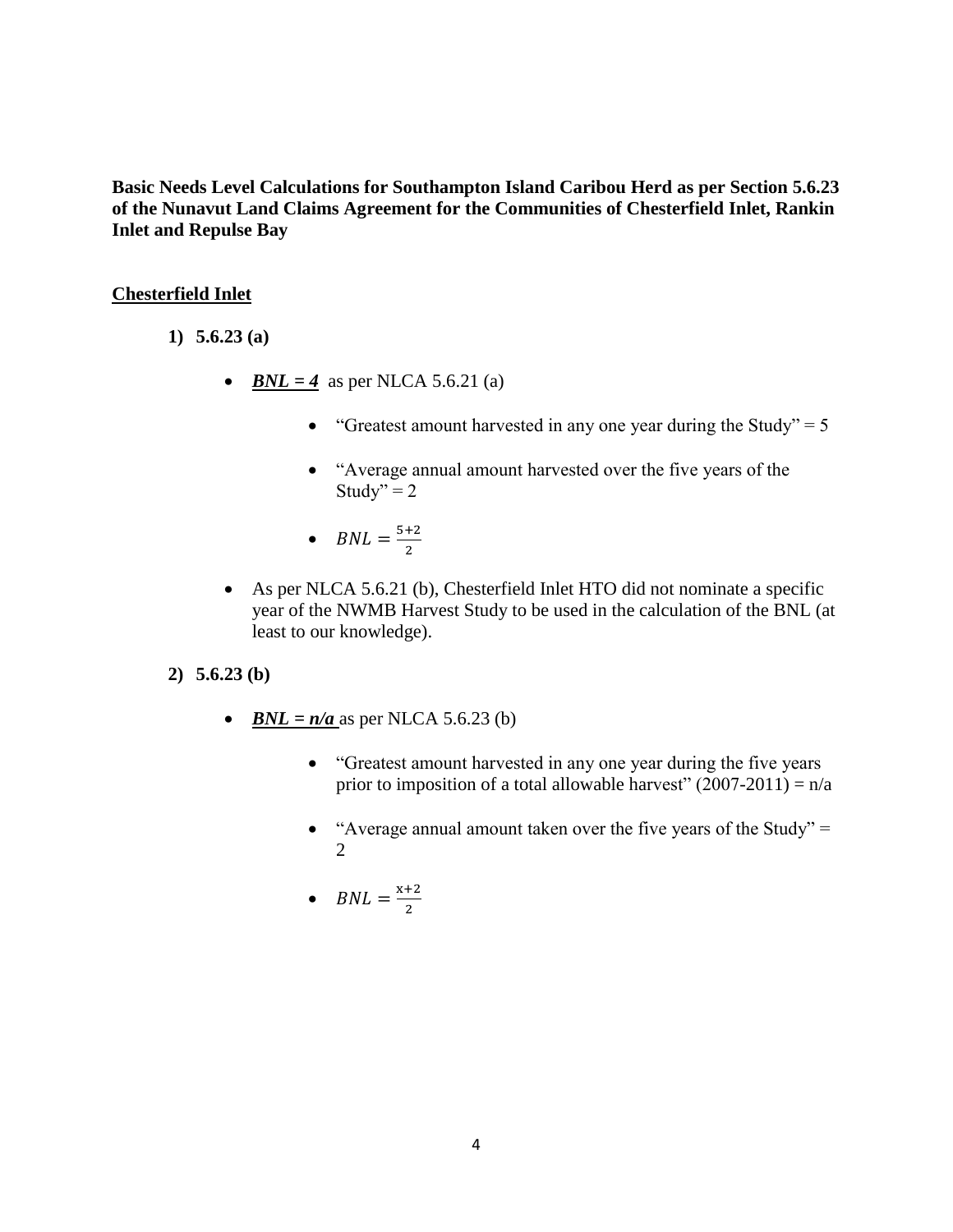#### **Rankin Inlet**

- **3) 5.6.23 (a)**
	- $BNL = 8$  as per NLCA 5.6.21 (a)
		- "Greatest amount harvested in any one year during the Study" =  $13$
		- "Average annual amount harvested over the five years of the Study" =  $3$
		- $BNL = \frac{1}{2}$  $\overline{\mathbf{c}}$
	- As per NLCA 5.6.21 (b), Rankin Inlet HTO did not nominate a specific year of the NWMB Harvest Study to be used in the calculation of the BNL (at least to our knowledge).
- **4) 5.6.23 (b)**
	- *BNL =*  $n/a$  as per NLCA 5.6.23 (b)
		- "Greatest amount harvested in any one year during the five years prior to imposition of a total allowable harvest"  $(2007-2011) = n/a$
		- "Average annual amount taken over the five years of the Study" = 3
		- $BNL = \frac{x}{x}$  $\overline{\mathbf{c}}$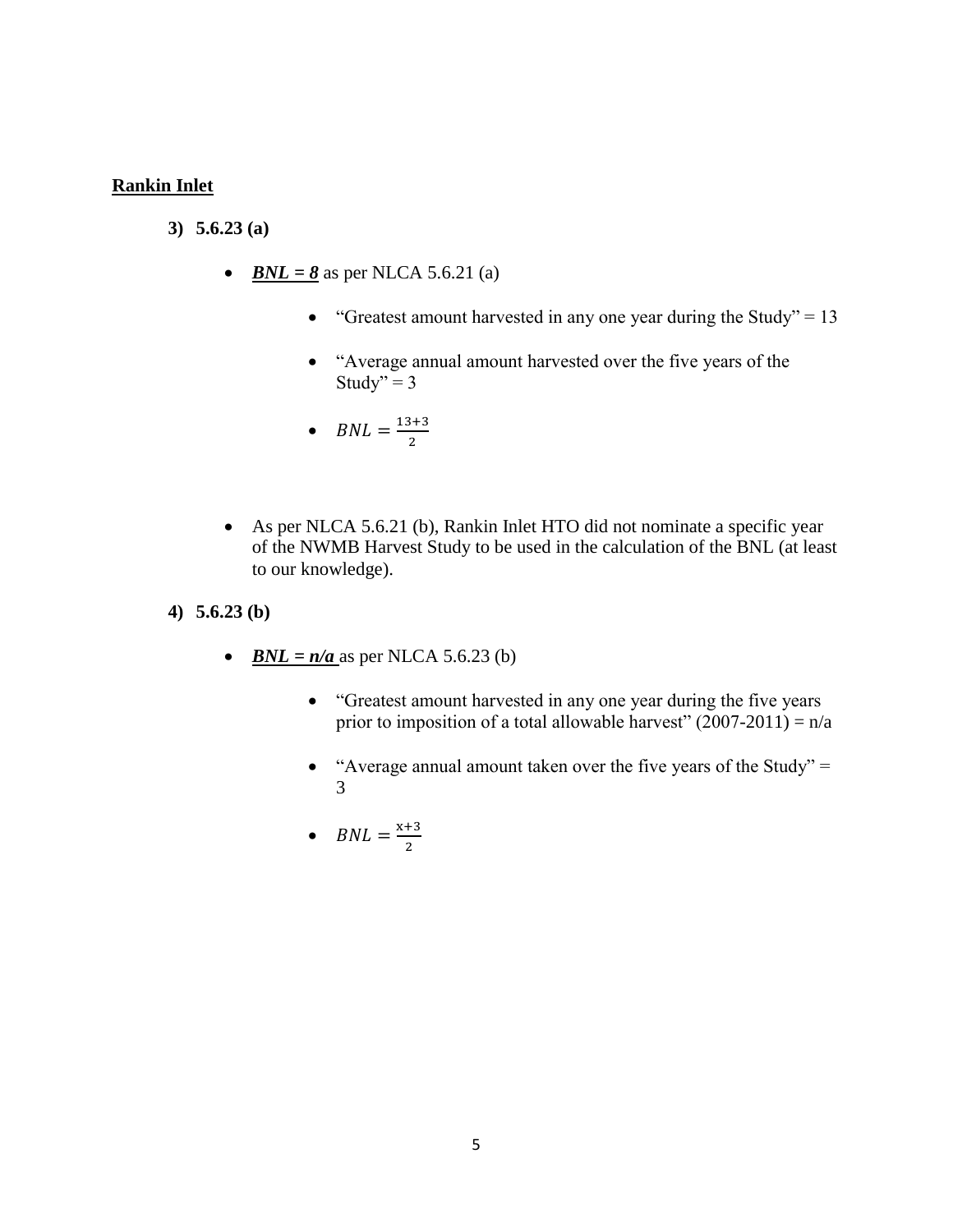#### **Repulse Bay**

- **5) 5.6.23 (a)**
	- *BNL* =  $26$  as per NLCA 5.6.21 (a)
		- "Greatest amount harvested in any one year during the Study" =  $30$
		- "Average annual amount harvested over the five years of the Study" =  $21$
		- $BNL = \frac{3}{2}$  $\overline{\mathbf{c}}$
	- As per NLCA 5.6.21 (b), Repulse Bay HTO did not nominate a specific year of the NWMB Harvest Study to be used in the calculation of the BNL (at least to our knowledge).
- **6) 5.6.23 (b)**
	- *BNL =*  $n/a$  as per NLCA 5.6.23 (b)
		- "Greatest amount harvested in any one year during the five years prior to imposition of a total allowable harvest"  $(2007-2011) = n/a$
		- "Average annual amount taken over the five years of the Study"  $=$ 21
		- $BNL = \frac{x}{x}$  $\overline{\mathbf{c}}$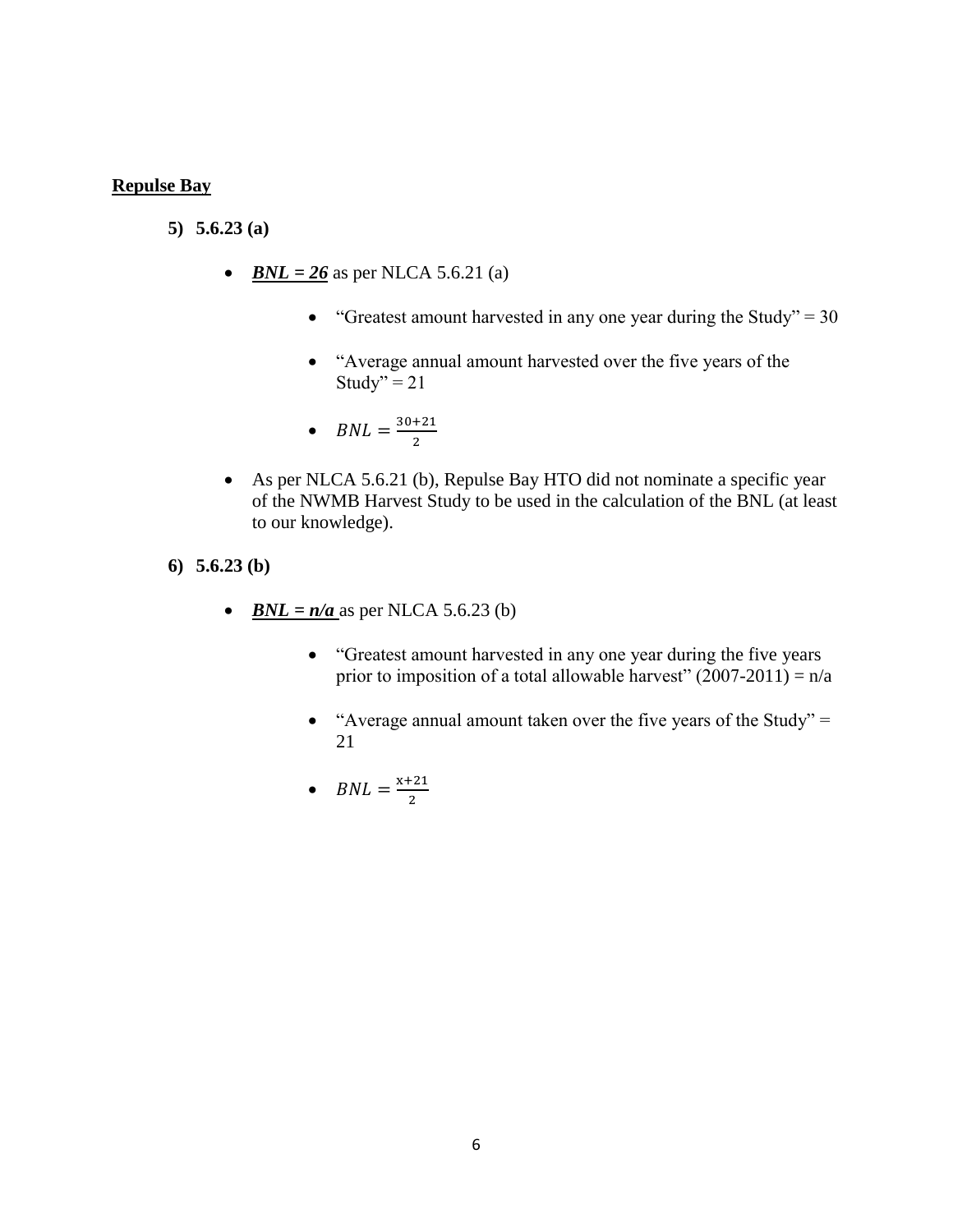**Table 1**- Subsistence harvest statistics for the Southampton Island caribou herd for the community of Chesterfield Inlet recorded during the five year (1997-2001) Nunavut Wildlife Harvest Study. Commercial harvest records for the same period were not available.

| <b>NWMB Harvest</b> | Community          | <b>Species</b>  | Subsistence   | Commercial | Total harvest |
|---------------------|--------------------|-----------------|---------------|------------|---------------|
| <b>Study Year</b>   |                    |                 | harvest       | harvest    |               |
|                     |                    |                 | (NWMB)        |            |               |
| Year 1 - 1996       | Chesterfield Inlet | Caribou         | 0             | n/a        | 0             |
| Year 2 - 1997       | Chesterfield Inlet | Caribou         | $\Omega$      | n/a        | 0             |
| Year 3 - 1998       | Chesterfield Inlet | Caribou         | $5^1$         | n/a        |               |
| Year 4 - 1999       | Chesterfield Inlet | Caribou         |               | n/a        |               |
| Year 5 - 2000       | Chesterfield Inlet | Caribou         |               | n/a        |               |
|                     |                    | 5 yr Average    |               |            |               |
|                     |                    | Greatest 1 year | (Year - 1998) |            |               |

**Table 2**- Subsistence harvest statistics for the Southampton Island caribou herd for the community of Rankin Inlet recorded during the five year (1997-2001) Nunavut Wildlife Harvest Study. Commercial harvest records for the same period were not available.

| <b>NWMB Harvest</b> | Community    | <b>Species</b>  | Subsistence   | Commercial | <b>Total harvest</b> |
|---------------------|--------------|-----------------|---------------|------------|----------------------|
| <b>Study Year</b>   |              |                 | harvest       | harvest    |                      |
|                     |              |                 | (NWMB)        | (DoE)      |                      |
| Year 1 - 1996       | Rankin Inlet | Caribou         |               | n/a        |                      |
| Year 2 - 1997       | Rankin Inlet | Caribou         |               | n/a        | 0                    |
| Year 3 - 1998       | Rankin Inlet | Caribou         |               | n/a        | 0                    |
| Year 4 - 1999       | Rankin Inlet | Caribou         |               | n/a        |                      |
| Year 5 - 2000       | Rankin Inlet | Caribou         | 13            | n/a        | 13                   |
|                     |              | 5 yr Average    |               |            | 3                    |
|                     |              | Greatest 1 year | (Year - 2000) |            | 13                   |

 $\overline{a}$ <sup>1</sup> Subsistence harvest was calculated based on recorded harvest in the Nunavut Wildlife Harvest Study (NWHS). In all cases, these were identified by the place name of "White Island". These values were then adjusted according to the formula provided in section 4 of the NWHS. Specifically, the estimated monthly harvest by stratum was calculated by multiplying the reported harvest by the inverse of the response rate. A description is provided in Section 4 of the NWHS.